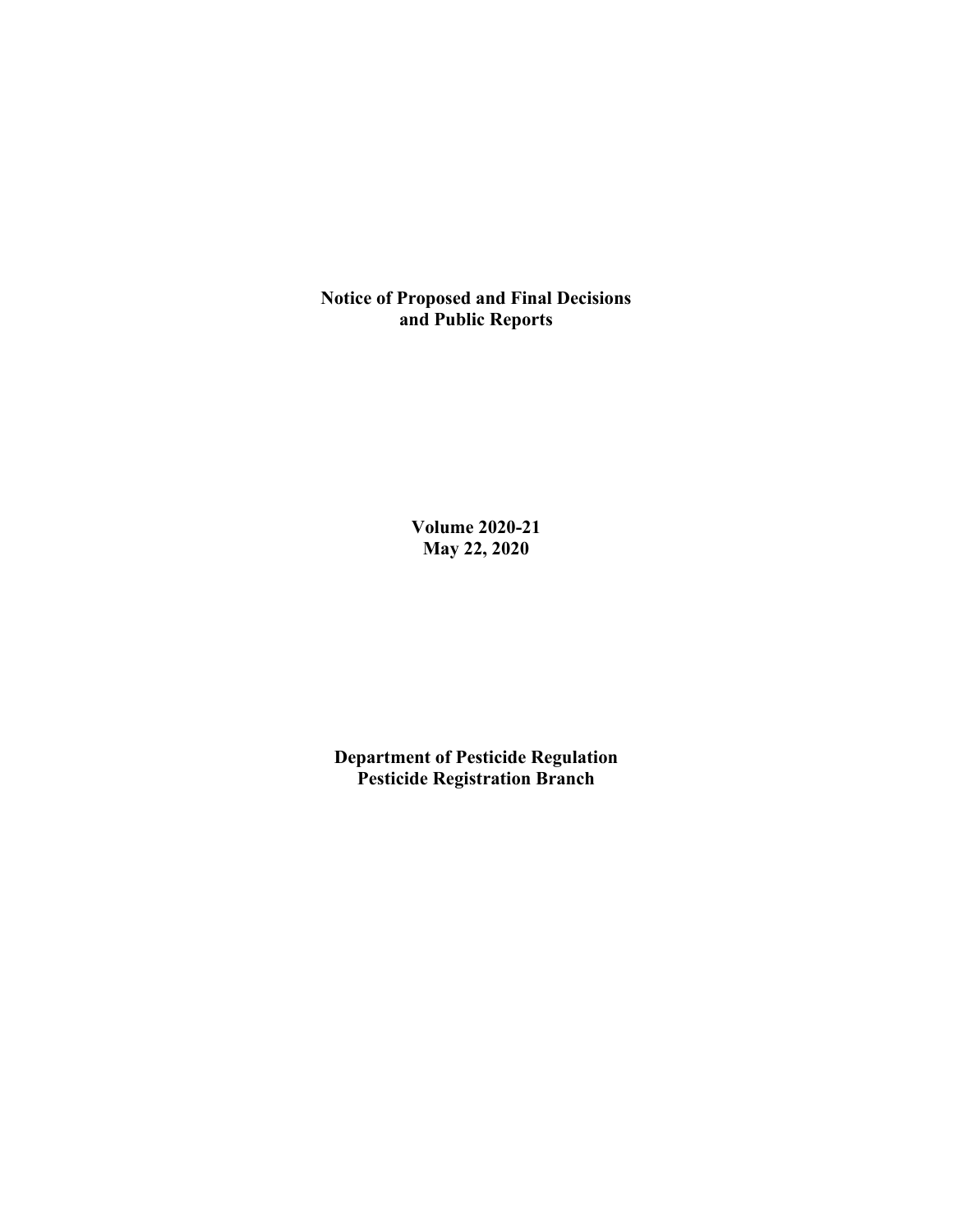# **NOTICE OF FINAL DECISIONS TO REGISTER PESTICIDE PRODUCTS AND WRITTEN EVALUATION**

Pursuant to Title 3, California Code of Regulations section 6255, the Director of the Department of Pesticide Regulation (DPR), files this Notice of Final Decisions to Register Pesticide Products with the Secretary of the Resources Agency for posting. This notice must remain posted for a period of 30 days for public inspection. Between the time DPR posts a proposed registration decision for public comment and DPR makes a final decision regarding the product, nonsignificant changes may be made to the product label (e.g., revising the product name, changing a master label to an end-use marketing label, correcting typographical errors). If the changes are not significant, DPR will not re-notice the product for public review and comment. However, if significant changes are made to the product label that substantially affect DPR's analysis on direct or indirect significant adverse environmental or human health impacts that can reasonably be expected to occur from the proposed decision, DPR will re-notice the product label for public review and comment.

In addition, for any product that is posted proposed to register as a conditional registration, the registrant may address the conditions of registration by providing the appropriate data or modifying the product label (e.g., remove use site, add "not for use in California" to a use site) during the posting period. If the registrant adequately addresses the conditions of registration during the posting period and the resulting change to the product label is not significant such that DPR must re-post the product label for review and public comment, DPR will post the product below, but will no longer have a "conditional" designation by the registration type.

For information about submitting a request for any documents related to this notice, please visit [https://www.cdpr.ca.gov/public\\_r.htm.](https://www.cdpr.ca.gov/public_r.htm)

To view the public report that was issued when the product was proposed for registration, click on the hyperlinked Tracking Number for the product.

*Tracking Number with hyperlink to public report – (EPA Registration Number) Applicant / Brand Name*

[290934](https://www.cdpr.ca.gov/docs/registration/nod/public_reports/290934.pdf) - (89459 - 97) CENTRAL GARDEN & PET COMPANY MASTER LABEL - RF2240 AZ AEROSOL USE: INSECTICIDE - FOR THE CONTROL OF SMALL FRUIT FLIES AND VINEGAR FLIES IN SITES SUCH AS APARTMENTS, OFFICE BUILDINGS, HOTELS, NURSING HOMES, HOSPITALS, AND REFUSE CONTAINERS TYPE: SECTION 3 REGISTRATION - ACTIVE INGREDIENT(S): ACETAMIPRID MUSCALURE CAS NUMBER(S): 135410-20-7 , 27519-02-4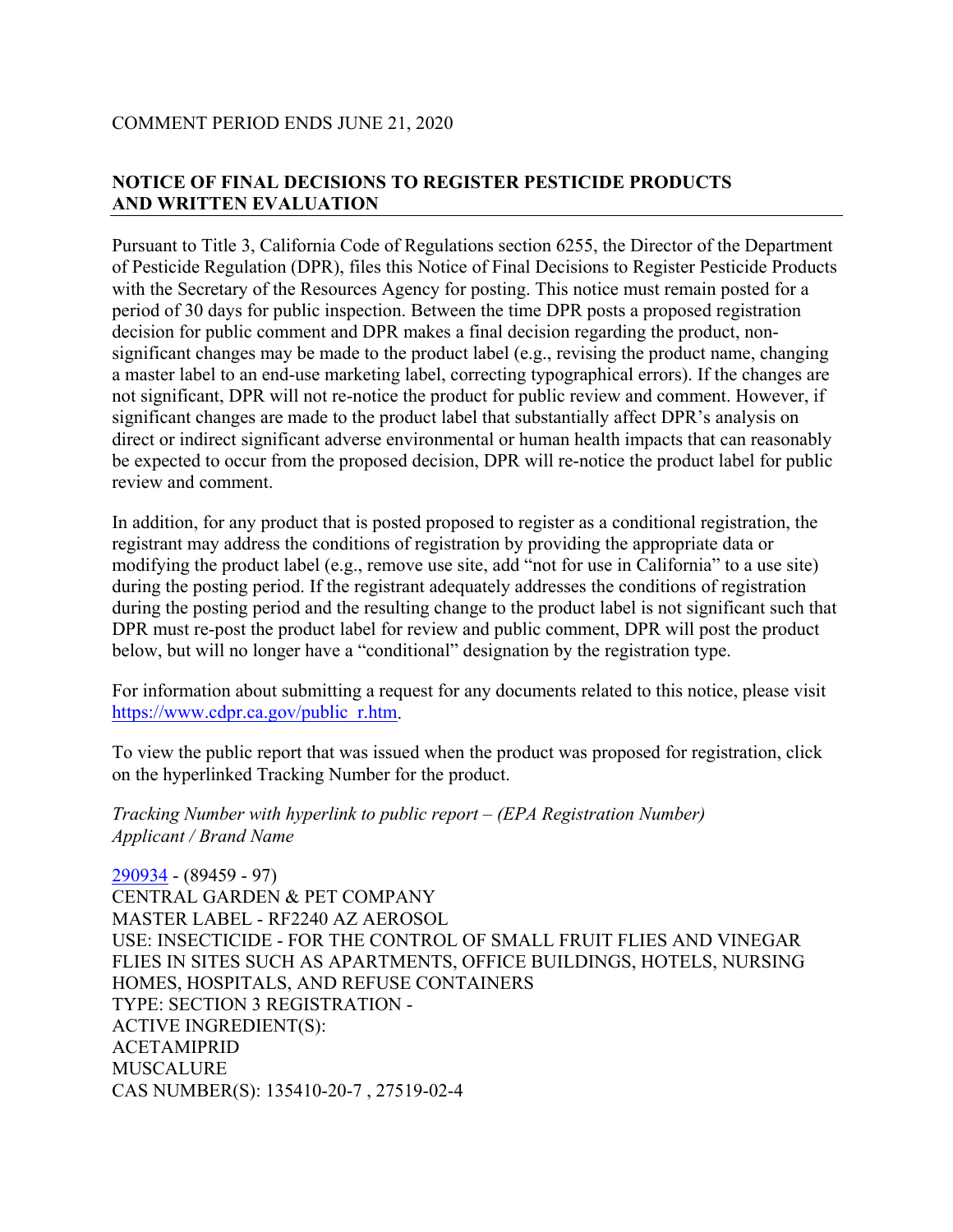**Notice of Final Decisions to Register (Continued) Page 2** 

[284481](https://www.cdpr.ca.gov/docs/registration/nod/public_reports/284481.pdf) - (62719 - 634) DOW AGROSCIENCES LLC EMBED USE: HERBICIDE - FOR THE CONTROL OF BROADLEAF WEEDS SUCH AS BITTERWEED, COFFEEWEED, AND WILD HEMP IN CROPS SUCH AS APPLES, PEARS, BLACK WALNUTS, ALMONDS, APRICOTS, AND PEACHES TYPE: SECTION 3 REGISTRATION - ACTIVE INGREDIENT(S): 2,4-DICHLOROPHENOXYACETIC ACID, CHOLINE SALT CAS NUMBER(S): 1048373-72-3

[284482](https://www.cdpr.ca.gov/docs/registration/nod/public_reports/284482.pdf) - (62719 - 634) DOW AGROSCIENCES LLC FREELEXX USE: HERBICIDE - FOR THE CONTROL OF BROADLEAF WEEDS SUCH AS WILD RADISH, COFFEEWEED, AND DANDELION IN SITES SUCH AS FORESTS, GRASS PASTURES, NON-CROPLAND AREAS, AND RANGELANDS; AND FOR USE IN ORNAMENTAL TURFGRASS AND TURFGRASS GROWN FOR SEED OR SOD FARMS; ALSO FOR USE ON AQUATIC WEEDS IN SITES SUCH AS LAKES, MARSHES, IRRIGATION CANALS, RESERVOIRS, PONDS, AND DRAINAGE DITCHES TYPE: SECTION 3 REGISTRATION - ACTIVE INGREDIENT(S): 2,4-DICHLOROPHENOXYACETIC ACID, CHOLINE SALT CAS NUMBER(S): 1048373-72-3

[292224](https://www.cdpr.ca.gov/docs/registration/nod/public_reports/292224.pdf) - (65402 - 3) PEROXYCHEM, LLC VIGOROX SP-15 ANTIMICROBIAL AGENT USE: DISINFECTANT, FUNGICIDE - FOR THE CONTROL OF ORGANISMS SUCH AS SALMONELLA TYPHIMURIUM, ESCHERICHIA COLI, AND LISTERIA MONOCYTOGENES ON NON-POROUS FOOD CONTACT SURFACES IN INSTITUTIONAL AND INDUSTRIAL SITES SUCH AS DAIRIES, WINERIES, BREWERIES, BEVERAGE PLANTS, SEAFOOD PROCESSING PLANTS, AND MEAT PACKING PLANTS TYPE: SECTION 3 LABEL AMENDMENT - TO ADD DIRECTIONS FOR USE AGAINST LEGIONELLA PNEUMOPHILA AND NOROVIRUS, TREATMENT OF AGRICULTURAL WATER SYSTEMS, SANITIZATION AGAINST NON-PATHOGENIC ORGANISMS, AND TO REVISE THE FIRST AID SECTION ACTIVE INGREDIENT(S): HYDROGEN PEROXIDE PEROXYACETIC ACID CAS NUMBER(S): 7722-84-1 , 79-21-0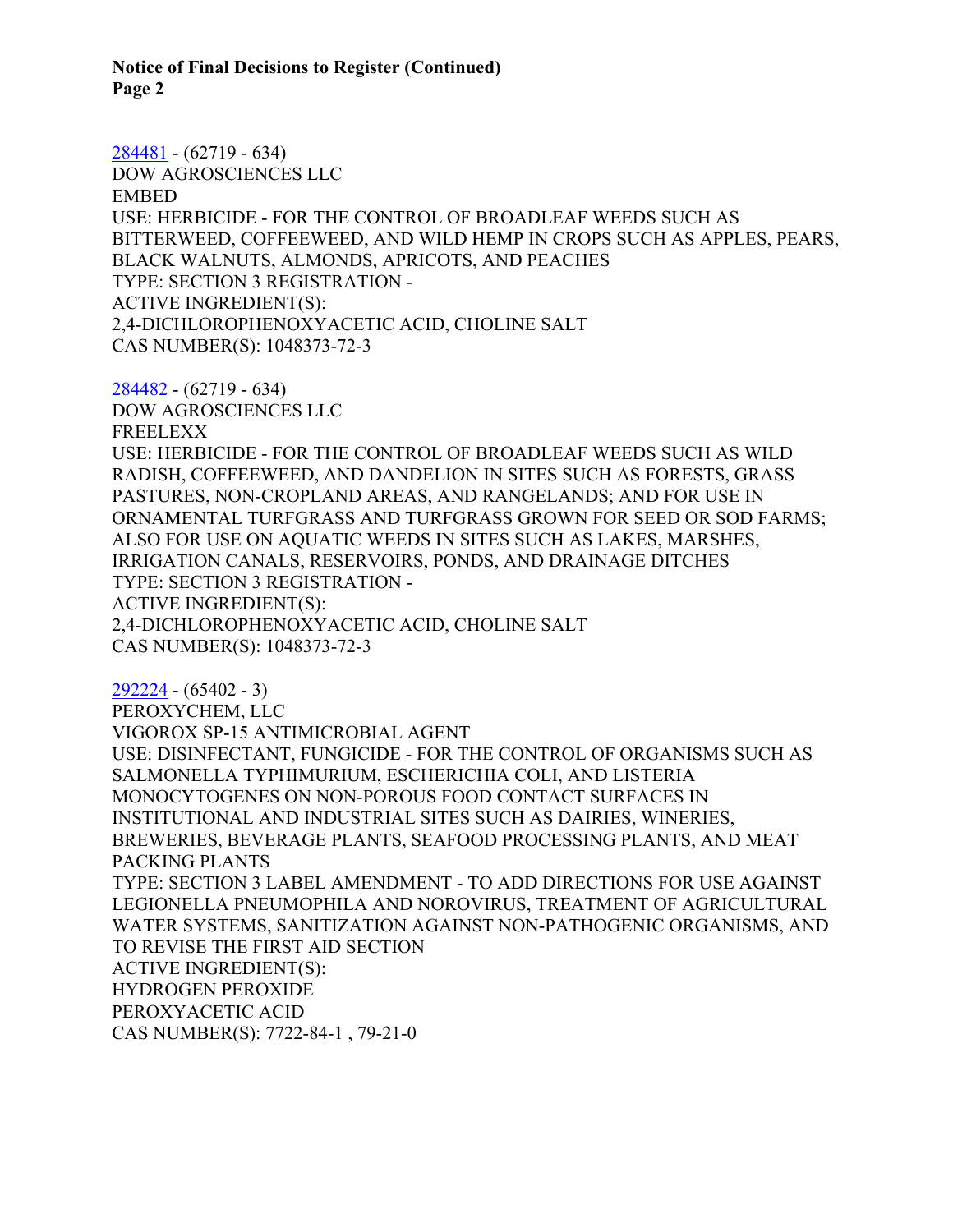**Notice of Final Decisions to Register (Continued) Page 3** 

[288947](https://www.cdpr.ca.gov/docs/registration/nod/public_reports/288947.pdf) - (93505 - 1)

QUIMICAS MERISTEM S.L.

BACIX

USE: FUNGICIDE - FOR THE PREVENTION, CONTROL, OR SUPPRESSION OF DISEASES SUCH AS POWDERY MILDEW, GRAY MOLD, AND BOTRYTIS LEAF BLIGHT ON CROPS SUCH AS APPLES, MANGO MELONS, OKRA, PUMPKINS, ORNAMENTAL PLANTS, AND GRASS GROWN FOR SEED; FOR USE AS A SEED TREATMENT ON NON-FOOD CROPS; AND FOR USE ON HOME AND GARDEN PLANTS SUCH AS ASPARAGUS, STRAWBERRY, TOMATO, ORNAMENTALS, FRUIT AND NUT TREES, AND TURF TYPE: SECTION 3 REGISTRATION - CONDITIONAL ACTIVE INGREDIENT(S): BACILLUS SUBTILIS STRAIN IAB/BS03 CAS NUMBER(S): (NO CAS NUMBER)

[288342](https://www.cdpr.ca.gov/docs/registration/nod/public_reports/288342.pdf) - (777 - 135) RECKITT BENCKISER, LLC D/B/A RECKITT BENCKISER EVERCLEAN USE: ANTIMICROBIAL, BACTERICIDE, DISINFECTANT, VIRUCIDE - FOR THE CONTROL OF ORGANISMS SUCH AS STAPHYLOCOCCUS AUREUS, SALMONELLA ENTERICA, AND ROTAVIRUS WA ON HARD, NON-POROUS SURFACES IN SITES SUCH AS RESTROOMS, DENTAL OFFICES, HOSPITALS, HOTELS, OFFICE BUILDINGS, AND SCHOOLS TYPE: SECTION 3 REGISTRATION - ACTIVE INGREDIENT(S): CITRIC ACID CAS NUMBER(S): 77-92-9

[288377](https://www.cdpr.ca.gov/docs/registration/nod/public_reports/288377.pdf) - (63761 - 8)

STERILEX LLC, D/B/A STERILEX STERILEX ULTRA DISINFECTANT CLEANER SOLUTION 1 USE: ANTIMICROBIAL, BACTERICIDE, DISINFECTANT - FOR THE CONTROL OF ORGANISMS SUCH AS ESCHERICHIA COLI, FELINE CALICIVIRUS, AND LISTERIA MONOCYTOGENES ON HARD, NON-POROUS SURFACES IN SITES SUCH AS HOSPITALS, FOOD PROCESSING FACILITIES, ZOOS, RESIDENTIAL ENVIRONMENTS, REFRIGERATED TRUCKS, AND ATHLETIC FACILITIES TYPE: SECTION 3 LABEL AMENDMENT – CONDITIONAL – TO ADD USE IN COOLING WATER SYSTEMS, REVISE THE PRECAUTIONARY STATEMENTS, AND ADD CLAIMS AGAINST ORGANISMS SUCH AS NEW CASTLE DISEASE VIRUS, CRONOBACTER SAKAZAKII, AND ALICYCLOBACILLUS ACIDOTERRESTRIS ACTIVE INGREDIENT(S): ALKYL (60%C14, 30%C16, 5%C12, 5%C18) DIMETHYLBENZYL AMMONIUM CHLORIDE ALKYL (68%C12, 32%C14) DIMETHYLETHYLBENZYL AMMONIUM CHLORIDE

HYDROGEN PEROXIDE

CAS NUMBER(S): 53516-76-0 , 85409-23-0 , 7722-84-1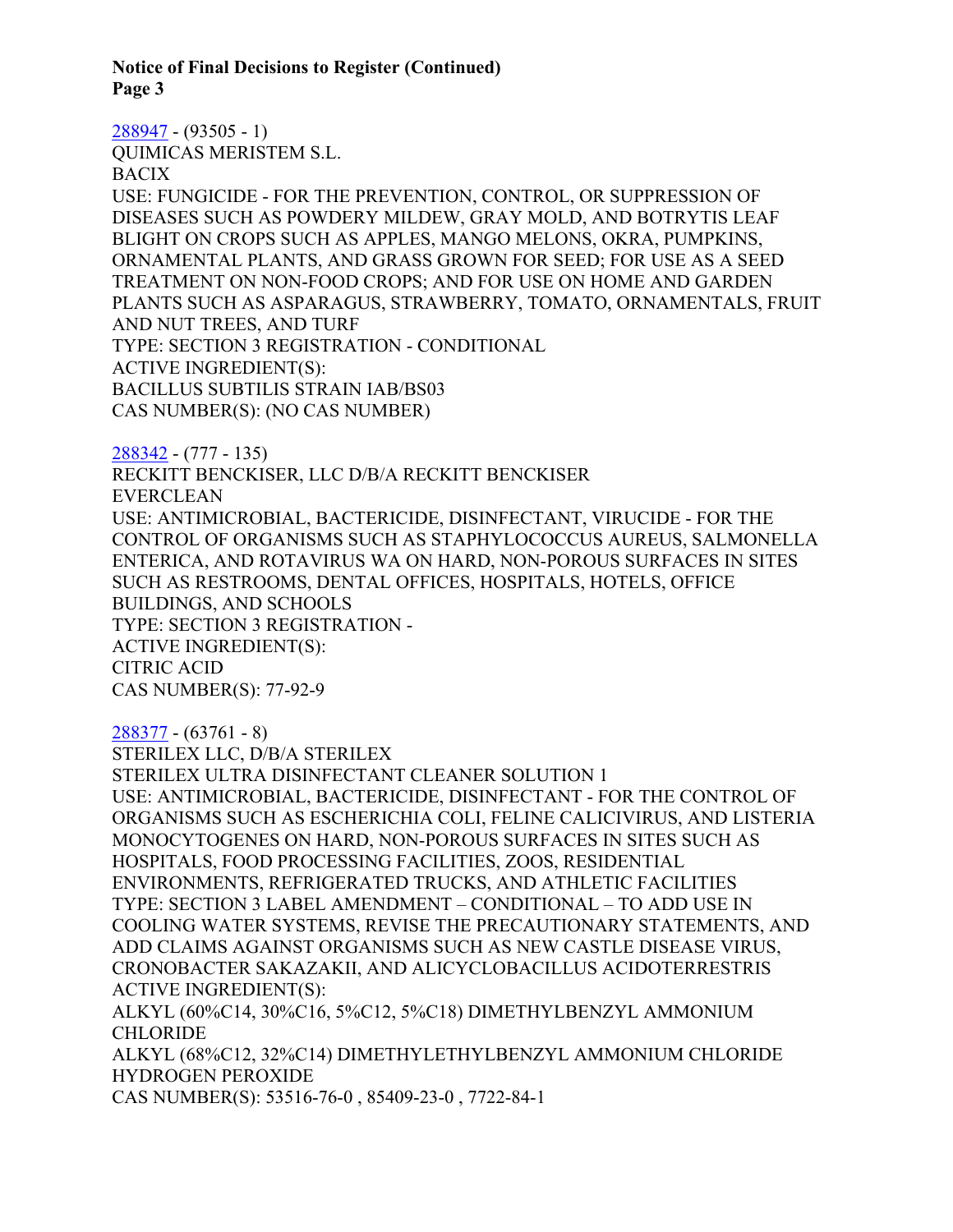## **Notice of Final Decisions to Register (Continued) Page 4**

#### **Written Evaluation**

Pursuant to Title 3, California Code of Regulations section 6254, this notice includes a written evaluation of significant environmental points raised in comments submitted during the review and comment period required by Title 3, California Code of Regulations section 6253 for any of the products listed above.

#### **DPR received no comments on the above listed products.**

Ann M. Prichard

 Ann M. Prichard, Chief Pesticide Registration Branch May 22, 2020

Dated